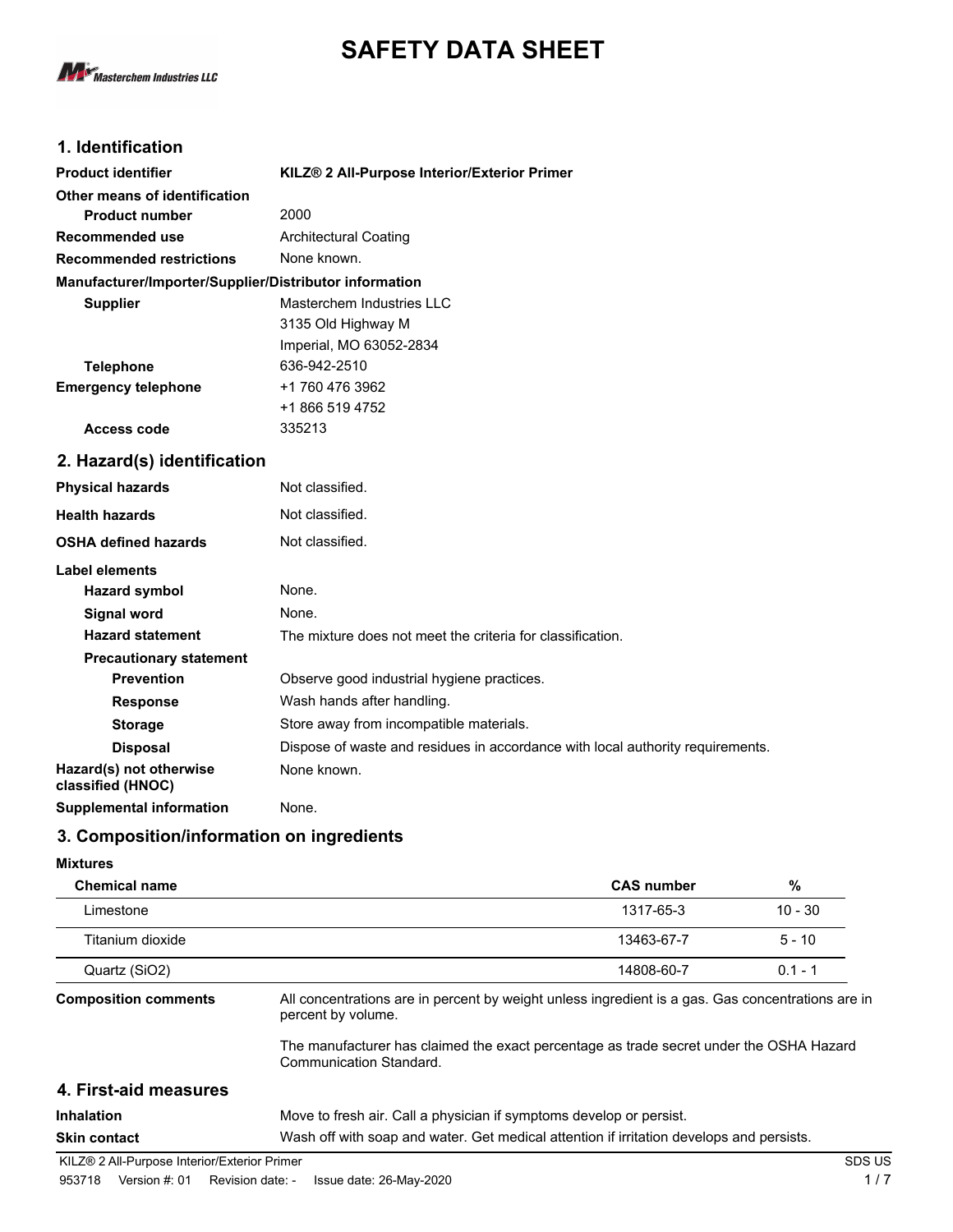| Eye contact                                                                  | Rinse with water. Get medical attention if irritation develops and persists.                                        |
|------------------------------------------------------------------------------|---------------------------------------------------------------------------------------------------------------------|
| Ingestion                                                                    | Rinse mouth. Get medical attention if symptoms occur.                                                               |
| <b>Most important</b><br>symptoms/effects, acute and<br>delayed              | Direct contact with eyes may cause temporary irritation.                                                            |
| Indication of immediate<br>medical attention and special<br>treatment needed | Treat symptomatically.                                                                                              |
| <b>General information</b>                                                   | Ensure that medical personnel are aware of the material(s) involved, and take precautions to<br>protect themselves. |
| 5. Fire-fighting measures                                                    |                                                                                                                     |
| Suitable extinguishing media                                                 | Water fog. Foam. Dry chemical powder. Carbon dioxide (CO2).                                                         |
| Unsuitable extinguishing<br>media                                            | Do not use water jet as an extinguisher, as this will spread the fire.                                              |
| Specific hazards arising from<br>the chemical                                | During fire, gases hazardous to health may be formed.                                                               |
| Special protective equipment                                                 | Self-contained breathing apparatus and full protective clothing must be worn in case of fire.                       |

**and precautions for firefighters Fire fighting** Move containers from fire area if you can do so without risk. **equipment/instructions Specific methods** Use standard firefighting procedures and consider the hazards of other involved materials.

General fire hazards **No unusual fire or explosion hazards noted.** 

## **6. Accidental release measures**

| <b>Personal precautions.</b><br>protective equipment and<br>emergency procedures | Keep unnecessary personnel away. For personal protection, see section 8 of the SDS.                                                                                                                                                               |
|----------------------------------------------------------------------------------|---------------------------------------------------------------------------------------------------------------------------------------------------------------------------------------------------------------------------------------------------|
| <b>Methods and materials for</b><br>containment and cleaning up                  | Large Spills: Stop the flow of material, if this is without risk. Dike the spilled material, where this is<br>possible. Absorb in vermiculite, dry sand or earth and place into containers. Following product<br>recovery, flush area with water. |
|                                                                                  | Small Spills: Wipe up with absorbent material (e.g. cloth, fleece). Clean surface thoroughly to<br>remove residual contamination.                                                                                                                 |
| <b>Environmental precautions</b>                                                 | Never return spills to original containers for re-use. For waste disposal, see section 13 of the SDS.<br>Avoid discharge into drains, water courses or onto the ground.                                                                           |
| 7. Handling and storage                                                          |                                                                                                                                                                                                                                                   |
|                                                                                  | <b>B</b> and the contract of the contracted and and an accumum of the contracted belonging and the contraction                                                                                                                                    |

#### **Precautions for safe handling** Avoid prolonged exposure. Observe good industrial hygiene practices. Store in tightly closed container. Store away from incompatible materials (see Section 10 of the SDS). **Conditions for safe storage, including any incompatibilities**

# **8. Exposure controls/personal protection**

## **Occupational exposure limits**

# **US. OSHA Specifically Regulated Substances (29 CFR 1910.1001-1053) Components Type Value** Quartz (SiO2) (CAS TWA 0.05 mg/m3 14808-60-7) **US. OSHA Table Z-1 Limits for Air Contaminants (29 CFR 1910.1000) Components Type Value Form** Limestone (CAS 1317-65-3) PEL 5 mg/m3 Respirable fraction. 15 mg/m3 Total dust. Titanium dioxide (CAS The 15 mg/m3 Total dust. 15 mg/m3 Total dust. 13463-67-7)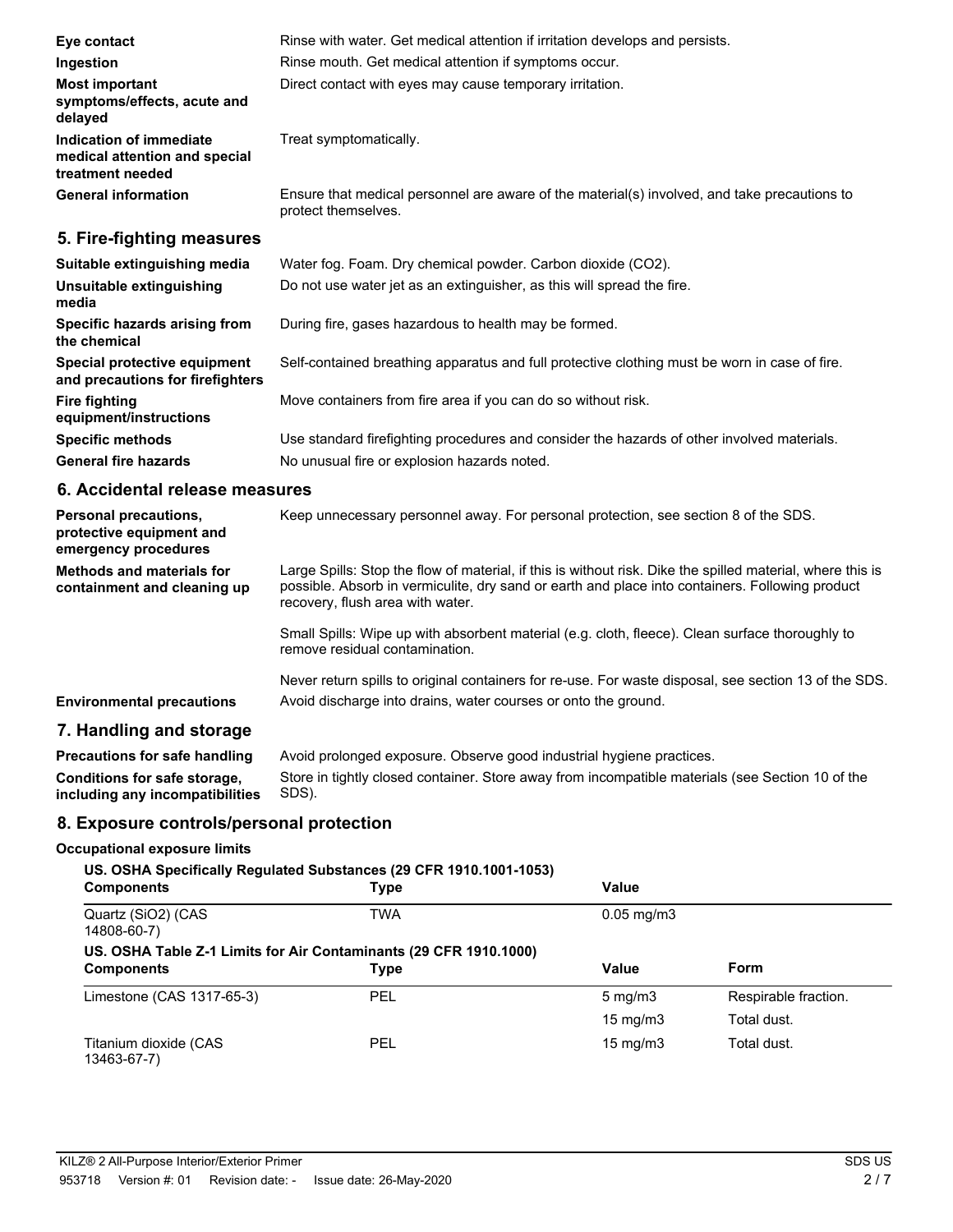| US. OSHA Table Z-3 (29 CFR 1910.1000)<br><b>Components</b> | <b>Type</b>                                                                                                                                                                                                                                                                                                                                                        | Value            | Form                 |
|------------------------------------------------------------|--------------------------------------------------------------------------------------------------------------------------------------------------------------------------------------------------------------------------------------------------------------------------------------------------------------------------------------------------------------------|------------------|----------------------|
| Quartz (SiO2) (CAS<br>14808-60-7)                          | <b>TWA</b>                                                                                                                                                                                                                                                                                                                                                         | $0.1$ mg/m $3$   | Respirable.          |
|                                                            |                                                                                                                                                                                                                                                                                                                                                                    | 2.4 mppcf        | Respirable.          |
| Titanium dioxide (CAS<br>13463-67-7)                       | <b>TWA</b>                                                                                                                                                                                                                                                                                                                                                         | $5 \text{ mg/m}$ | Respirable fraction. |
|                                                            |                                                                                                                                                                                                                                                                                                                                                                    | 15 mg/m3         | Total dust.          |
|                                                            |                                                                                                                                                                                                                                                                                                                                                                    | 50 mppcf         | Total dust.          |
|                                                            |                                                                                                                                                                                                                                                                                                                                                                    | 15 mppcf         | Respirable fraction. |
| US. ACGIH Threshold Limit Values                           |                                                                                                                                                                                                                                                                                                                                                                    |                  |                      |
| <b>Components</b>                                          | <b>Type</b>                                                                                                                                                                                                                                                                                                                                                        | <b>Value</b>     | Form                 |
| Quartz (SiO2) (CAS<br>14808-60-7)                          | <b>TWA</b>                                                                                                                                                                                                                                                                                                                                                         | $0.025$ mg/m3    | Respirable fraction. |
| Titanium dioxide (CAS<br>13463-67-7)                       | <b>TWA</b>                                                                                                                                                                                                                                                                                                                                                         | 10 mg/m3         |                      |
| US. NIOSH: Pocket Guide to Chemical Hazards                |                                                                                                                                                                                                                                                                                                                                                                    |                  |                      |
| <b>Components</b>                                          | <b>Type</b>                                                                                                                                                                                                                                                                                                                                                        | <b>Value</b>     | Form                 |
| Limestone (CAS 1317-65-3)                                  | <b>TWA</b>                                                                                                                                                                                                                                                                                                                                                         | $5$ mg/m $3$     | Respirable.          |
|                                                            |                                                                                                                                                                                                                                                                                                                                                                    | 10 $mg/m3$       | Total                |
| Quartz (SiO2) (CAS<br>14808-60-7)                          | <b>TWA</b>                                                                                                                                                                                                                                                                                                                                                         | $0.05$ mg/m $3$  | Respirable dust.     |
| <b>Biological limit values</b>                             | No biological exposure limits noted for the ingredient(s).                                                                                                                                                                                                                                                                                                         |                  |                      |
| Appropriate engineering<br>controls                        | Good general ventilation should be used. Ventilation rates should be matched to conditions. If<br>applicable, use process enclosures, local exhaust ventilation, or other engineering controls to<br>maintain airborne levels below recommended exposure limits. If exposure limits have not been<br>established, maintain airborne levels to an acceptable level. |                  |                      |
| <b>Eye/face protection</b>                                 | Individual protection measures, such as personal protective equipment<br>Wear safety glasses with side shields (or goggles).                                                                                                                                                                                                                                       |                  |                      |
| <b>Skin protection</b>                                     |                                                                                                                                                                                                                                                                                                                                                                    |                  |                      |
| <b>Hand protection</b>                                     | Wear appropriate chemical resistant gloves.                                                                                                                                                                                                                                                                                                                        |                  |                      |
| <b>Skin protection</b>                                     |                                                                                                                                                                                                                                                                                                                                                                    |                  |                      |
| <b>Other</b>                                               | Wear appropriate chemical resistant clothing.                                                                                                                                                                                                                                                                                                                      |                  |                      |
| <b>Respiratory protection</b>                              | If airborne concentrations are above the applicable exposure limits, use NIOSH approved<br>respiratory protection. Use a positive-pressure air-supplied respirator if there is any potential for an<br>uncontrolled release, exposure levels are not known, or any other circumstances where<br>air-purifying respirators may not provide adequate protection.     |                  |                      |
| <b>Thermal hazards</b>                                     | Wear appropriate thermal protective clothing, when necessary.                                                                                                                                                                                                                                                                                                      |                  |                      |
| <b>General hygiene</b><br>considerations                   | Always observe good personal hygiene measures, such as washing after handling the material<br>and before eating, drinking, and/or smoking. Routinely wash work clothing and protective<br>equipment to remove contaminants.                                                                                                                                        |                  |                      |
| 9. Physical and chemical properties                        |                                                                                                                                                                                                                                                                                                                                                                    |                  |                      |
| <b>Appearance</b>                                          |                                                                                                                                                                                                                                                                                                                                                                    |                  |                      |
| <b>Physical state</b>                                      | Liquid.                                                                                                                                                                                                                                                                                                                                                            |                  |                      |
| <b>E</b> orm                                               | himi I                                                                                                                                                                                                                                                                                                                                                             |                  |                      |

| <b>Physical state</b>        | Liquid.        |
|------------------------------|----------------|
| <b>Form</b>                  | Liquid.        |
| Color                        | White.         |
| Odor                         | Slight.        |
| Odor threshold               | Not available. |
| рH                           | $7 - 10$       |
| Melting point/freezing point | Not available. |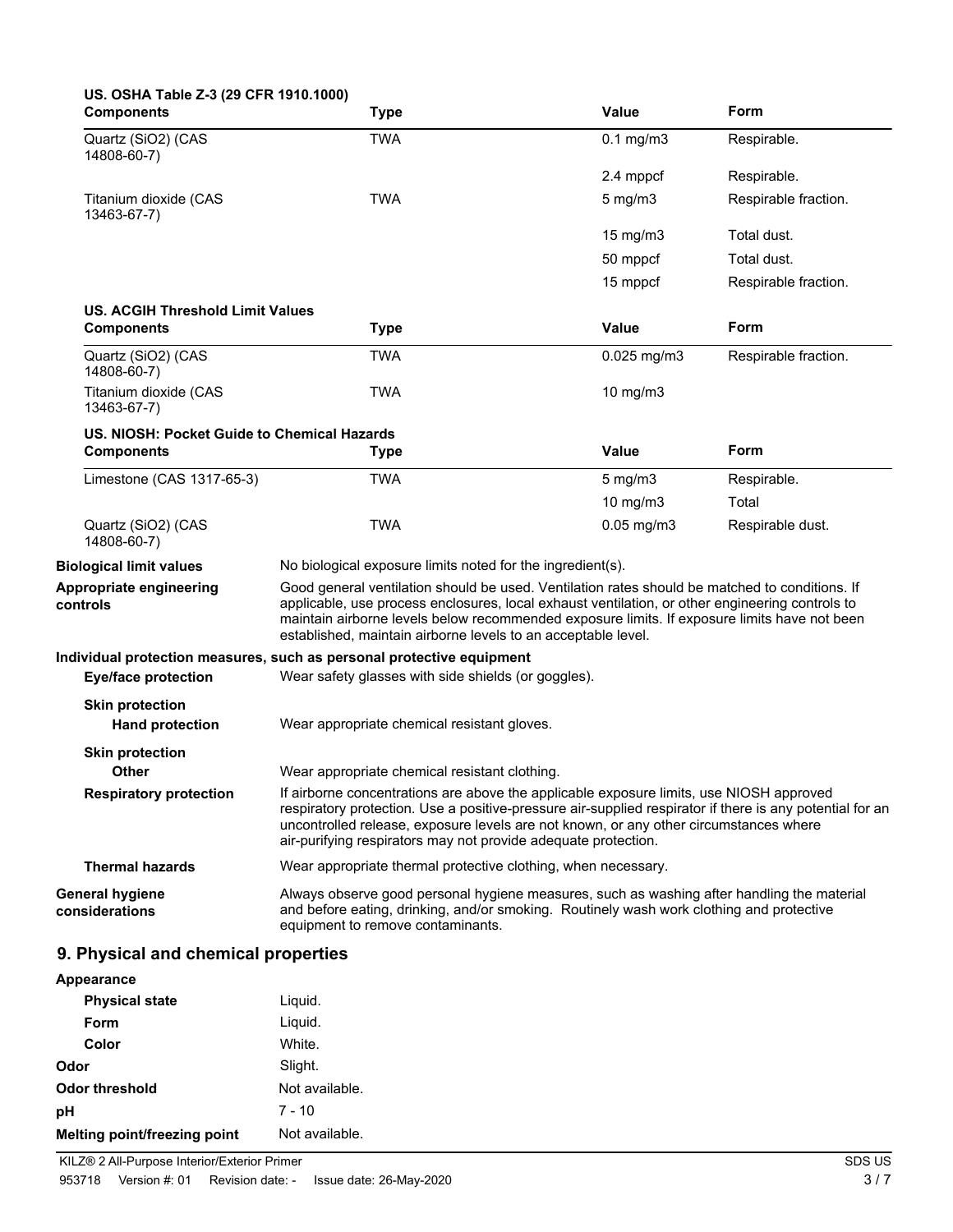| Initial boiling point and boiling<br>range        | $> 99$ °F ( $> 37.2$ °C)                                                  |
|---------------------------------------------------|---------------------------------------------------------------------------|
| <b>Flash point</b>                                | Not applicable.                                                           |
| <b>Evaporation rate</b>                           | Not available.                                                            |
| Flammability (solid, gas)                         | Not applicable.                                                           |
| Upper/lower flammability or explosive limits      |                                                                           |
| <b>Flammability limit - lower</b><br>(%)          | Not applicable.                                                           |
| <b>Flammability limit - upper</b><br>(%)          | Not applicable.                                                           |
| Vapor pressure                                    | Not available.                                                            |
| <b>Vapor density</b>                              | Not available.                                                            |
| <b>Relative density</b>                           | 1.32                                                                      |
| Solubility(ies)                                   |                                                                           |
| Solubility (water)                                | Soluble in water.                                                         |
| <b>Partition coefficient</b><br>(n-octanol/water) | Not available.                                                            |
| <b>Auto-ignition temperature</b>                  | Not available.                                                            |
| <b>Decomposition temperature</b>                  | Not available.                                                            |
| <b>Viscosity</b>                                  | 50 - 140 KU (77 °F (25 °C))                                               |
| <b>Other information</b>                          |                                                                           |
| <b>Density</b>                                    | 10.99 lb/gal                                                              |
| <b>Explosive properties</b>                       | Not explosive.                                                            |
| <b>Oxidizing properties</b>                       | Not oxidizing.                                                            |
| <b>VOC</b>                                        | 10 g/l (including water) (Material)<br>29 g/l (excluding water) (Coating) |
| 10. Stability and reactivity                      |                                                                           |

| <b>Reactivity</b>                            | The product is stable and non-reactive under normal conditions of use, storage and transport. |
|----------------------------------------------|-----------------------------------------------------------------------------------------------|
| <b>Chemical stability</b>                    | Material is stable under normal conditions.                                                   |
| <b>Possibility of hazardous</b><br>reactions | No dangerous reaction known under conditions of normal use.                                   |
| <b>Conditions to avoid</b>                   | Contact with incompatible materials.                                                          |
| Incompatible materials                       | Strong oxidizing agents. Fluorine.                                                            |
| <b>Hazardous decomposition</b><br>products   | No hazardous decomposition products are known.                                                |

# **11. Toxicological information**

### **Information on likely routes of exposure**

| <b>Inhalation</b>                                                                  | Prolonged inhalation may be harmful.                     |
|------------------------------------------------------------------------------------|----------------------------------------------------------|
| <b>Skin contact</b>                                                                | Prolonged skin contact may cause temporary irritation.   |
| Eye contact                                                                        | Direct contact with eyes may cause temporary irritation. |
| Ingestion                                                                          | May cause discomfort if swallowed.                       |
| Symptoms related to the<br>physical, chemical and<br>toxicological characteristics | Direct contact with eyes may cause temporary irritation. |

### **Information on toxicological effects**

#### **Acute toxicity**

| <b>Components</b>              | <b>Species</b> | <b>Test Results</b> |
|--------------------------------|----------------|---------------------|
| Quartz (SiO2) (CAS 14808-60-7) |                |                     |
| <b>Chronic</b>                 |                |                     |
| <b>Inhalation</b>              |                |                     |
| LOEC                           | Human          | $0.0563$ mg/m3      |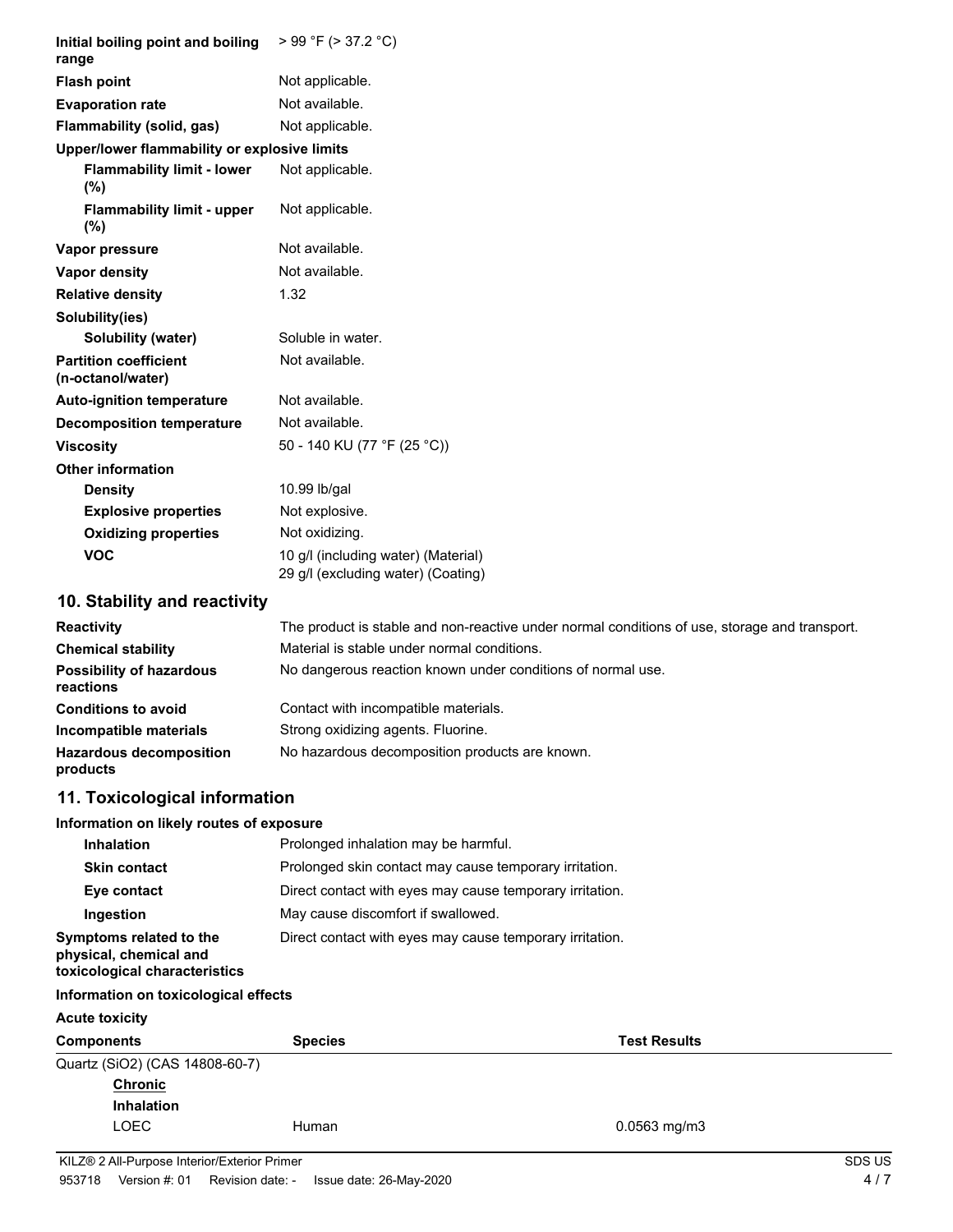| <b>Components</b>                                                                                       | <b>Species</b>                                                 | <b>Test Results</b>                                                                                                                                                                                 |
|---------------------------------------------------------------------------------------------------------|----------------------------------------------------------------|-----------------------------------------------------------------------------------------------------------------------------------------------------------------------------------------------------|
| Titanium dioxide (CAS 13463-67-7)                                                                       |                                                                |                                                                                                                                                                                                     |
| <b>Acute</b>                                                                                            |                                                                |                                                                                                                                                                                                     |
| <b>Inhalation</b>                                                                                       |                                                                |                                                                                                                                                                                                     |
| <b>LC50</b>                                                                                             | Rat                                                            | 3.43 mg/l, 4 Hours                                                                                                                                                                                  |
| Oral                                                                                                    |                                                                |                                                                                                                                                                                                     |
| LD50                                                                                                    | Rat                                                            | > 5000 mg/kg                                                                                                                                                                                        |
| <b>Skin corrosion/irritation</b>                                                                        | Prolonged skin contact may cause temporary irritation.         |                                                                                                                                                                                                     |
| Serious eye damage/eye<br>irritation                                                                    | Direct contact with eyes may cause temporary irritation.       |                                                                                                                                                                                                     |
| Respiratory or skin sensitization                                                                       |                                                                |                                                                                                                                                                                                     |
| <b>Respiratory sensitization</b>                                                                        | Not a respiratory sensitizer.                                  |                                                                                                                                                                                                     |
| <b>Skin sensitization</b>                                                                               | This product is not expected to cause skin sensitization.      |                                                                                                                                                                                                     |
| <b>Germ cell mutagenicity</b>                                                                           | mutagenic or genotoxic.                                        | No data available to indicate product or any components present at greater than 0.1% are                                                                                                            |
| Carcinogenicity                                                                                         | expected.                                                      | Due to the form of the product, exposure to the potentially carcinogenic components is not                                                                                                          |
| IARC Monographs. Overall Evaluation of Carcinogenicity                                                  |                                                                |                                                                                                                                                                                                     |
| Quartz (SiO2) (CAS 14808-60-7)<br>Titanium dioxide (CAS 13463-67-7)<br><b>NTP Report on Carcinogens</b> |                                                                | 1 Carcinogenic to humans.<br>2B Possibly carcinogenic to humans.                                                                                                                                    |
| Quartz (SiO2) (CAS 14808-60-7)                                                                          |                                                                | Known To Be Human Carcinogen.                                                                                                                                                                       |
|                                                                                                         | OSHA Specifically Regulated Substances (29 CFR 1910.1001-1053) |                                                                                                                                                                                                     |
| Quartz (SiO2) (CAS 14808-60-7)                                                                          |                                                                | Cancer                                                                                                                                                                                              |
| <b>Reproductive toxicity</b>                                                                            |                                                                | This product is not expected to cause reproductive or developmental effects.                                                                                                                        |
| Specific target organ toxicity -<br>single exposure                                                     | Not classified.                                                |                                                                                                                                                                                                     |
| Specific target organ toxicity -<br>repeated exposure                                                   | Not classified.                                                |                                                                                                                                                                                                     |
| <b>Aspiration hazard</b>                                                                                | Not an aspiration hazard.                                      |                                                                                                                                                                                                     |
| <b>Chronic effects</b>                                                                                  | Prolonged inhalation may be harmful.                           |                                                                                                                                                                                                     |
| 12. Ecological information                                                                              |                                                                |                                                                                                                                                                                                     |
| <b>Ecotoxicity</b>                                                                                      | The product is not classified as environmentally hazardous.    |                                                                                                                                                                                                     |
| Persistence and degradability                                                                           |                                                                | No data is available on the degradability of any ingredients in the mixture.                                                                                                                        |
| <b>Bioaccumulative potential</b>                                                                        | No data available.                                             |                                                                                                                                                                                                     |
| <b>Mobility in soil</b>                                                                                 | No data available.                                             |                                                                                                                                                                                                     |
| Other adverse effects                                                                                   | No data available.                                             |                                                                                                                                                                                                     |
| 13. Disposal considerations                                                                             |                                                                |                                                                                                                                                                                                     |
| <b>Disposal instructions</b>                                                                            |                                                                | Collect and reclaim or dispose in sealed containers at licensed waste disposal site. Incinerate the<br>material under controlled conditions in an approved incinerator.                             |
| <b>Local disposal regulations</b>                                                                       | Dispose in accordance with all applicable regulations.         |                                                                                                                                                                                                     |
| Hazardous waste code                                                                                    | disposal company.                                              | The waste code should be assigned in discussion between the user, the producer and the waste                                                                                                        |
| Waste from residues / unused<br>products                                                                | Disposal instructions).                                        | Dispose of in accordance with local regulations. Empty containers or liners may retain some<br>product residues. This material and its container must be disposed of in a safe manner (see:         |
| <b>Contaminated packaging</b>                                                                           | disposal.                                                      | Since emptied containers may retain product residue, follow label warnings even after container is<br>emptied. Empty containers should be taken to an approved waste handling site for recycling or |
| 14. Transport information                                                                               |                                                                |                                                                                                                                                                                                     |

### **DOT**

Not regulated as dangerous goods.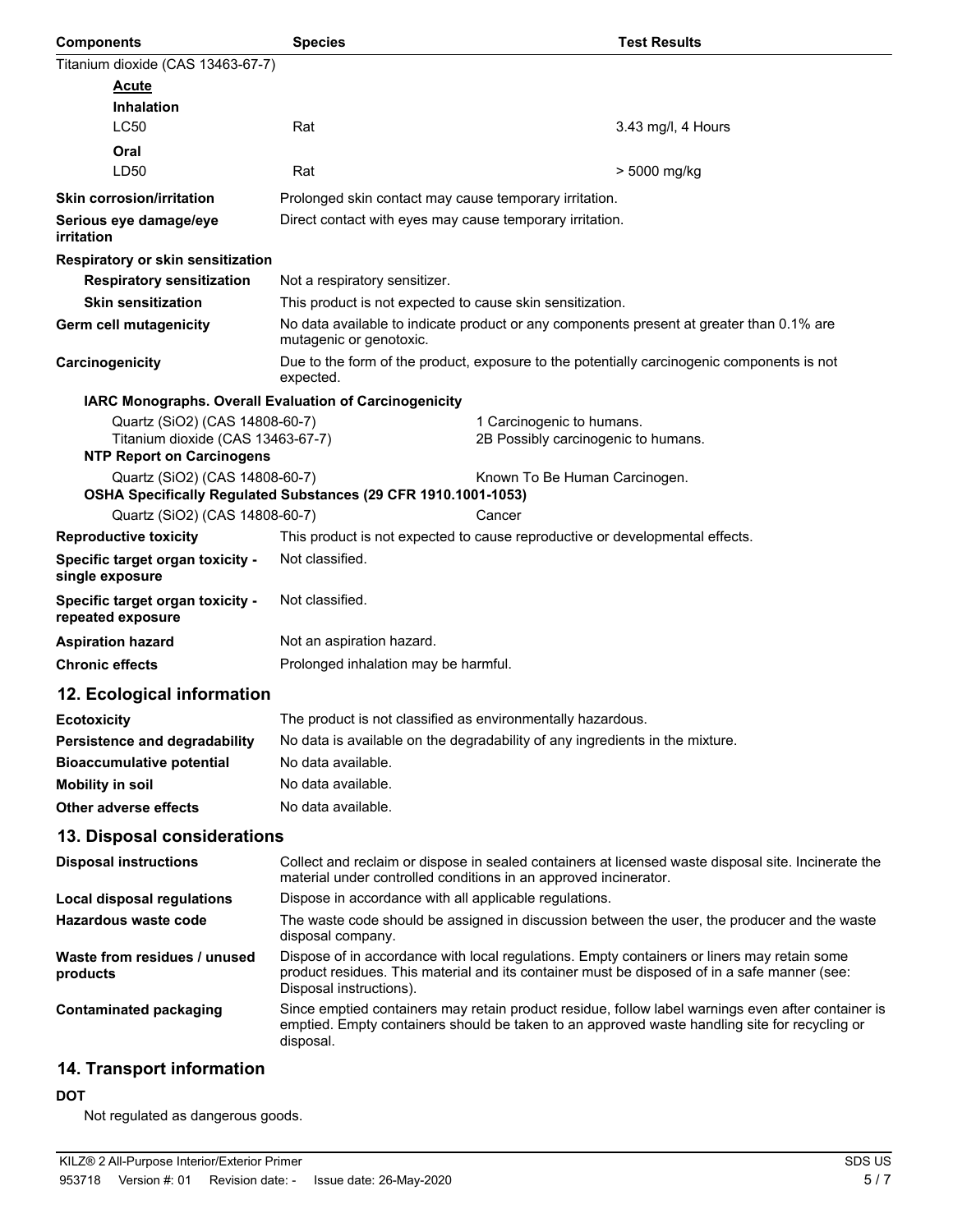#### **IATA**

Not regulated as dangerous goods.

#### **IMDG**

Not regulated as dangerous goods.

**Transport in bulk according to** Not applicable. **Annex II of MARPOL 73/78 and the IBC Code**

### **15. Regulatory information**

**US federal regulations**

This product is not known to be a "Hazardous Chemical" as defined by the OSHA Hazard Communication Standard, 29 CFR 1910.1200. All components are listed on or exempt from the U.S. EPA TSCA Inventory List.

#### **TSCA Section 12(b) Export Notification (40 CFR 707, Subpt. D)**

Not regulated.

**CERCLA Hazardous Substance List (40 CFR 302.4)**

Not listed.

#### **SARA 304 Emergency release notification**

Not regulated.

#### **OSHA Specifically Regulated Substances (29 CFR 1910.1001-1053)**

Quartz (SiO2) (CAS 14808-60-7) Cancer

lung effects immune system effects kidney effects

#### **Toxic Substances Control Act (TSCA)**

#### **Superfund Amendments and Reauthorization Act of 1986 (SARA)**

#### **SARA 302 Extremely hazardous substance**

Not listed.

**SARA 311/312 Hazardous** No **chemical**

#### **SARA 313 (TRI reporting)** Not regulated.

#### **Other federal regulations**

#### **Clean Air Act (CAA) Section 112 Hazardous Air Pollutants (HAPs) List**

Not regulated.

#### **Clean Air Act (CAA) Section 112(r) Accidental Release Prevention (40 CFR 68.130)**

Not regulated.

## **Safe Drinking Water Act** Not regulated.

**(SDWA)**

#### **US state regulations**

### **US. Massachusetts RTK - Substance List**

Limestone (CAS 1317-65-3) Quartz (SiO2) (CAS 14808-60-7) Titanium dioxide (CAS 13463-67-7)

#### **US. New Jersey Worker and Community Right-to-Know Act**

Limestone (CAS 1317-65-3) Mildewcide (CAS 55406-53-6) Quartz (SiO2) (CAS 14808-60-7) Titanium dioxide (CAS 13463-67-7)

### **US. Pennsylvania Worker and Community Right-to-Know Law**

Limestone (CAS 1317-65-3) Quartz (SiO2) (CAS 14808-60-7) Titanium dioxide (CAS 13463-67-7)

### **US. Rhode Island RTK**

Limestone (CAS 1317-65-3) Quartz (SiO2) (CAS 14808-60-7) Titanium dioxide (CAS 13463-67-7)